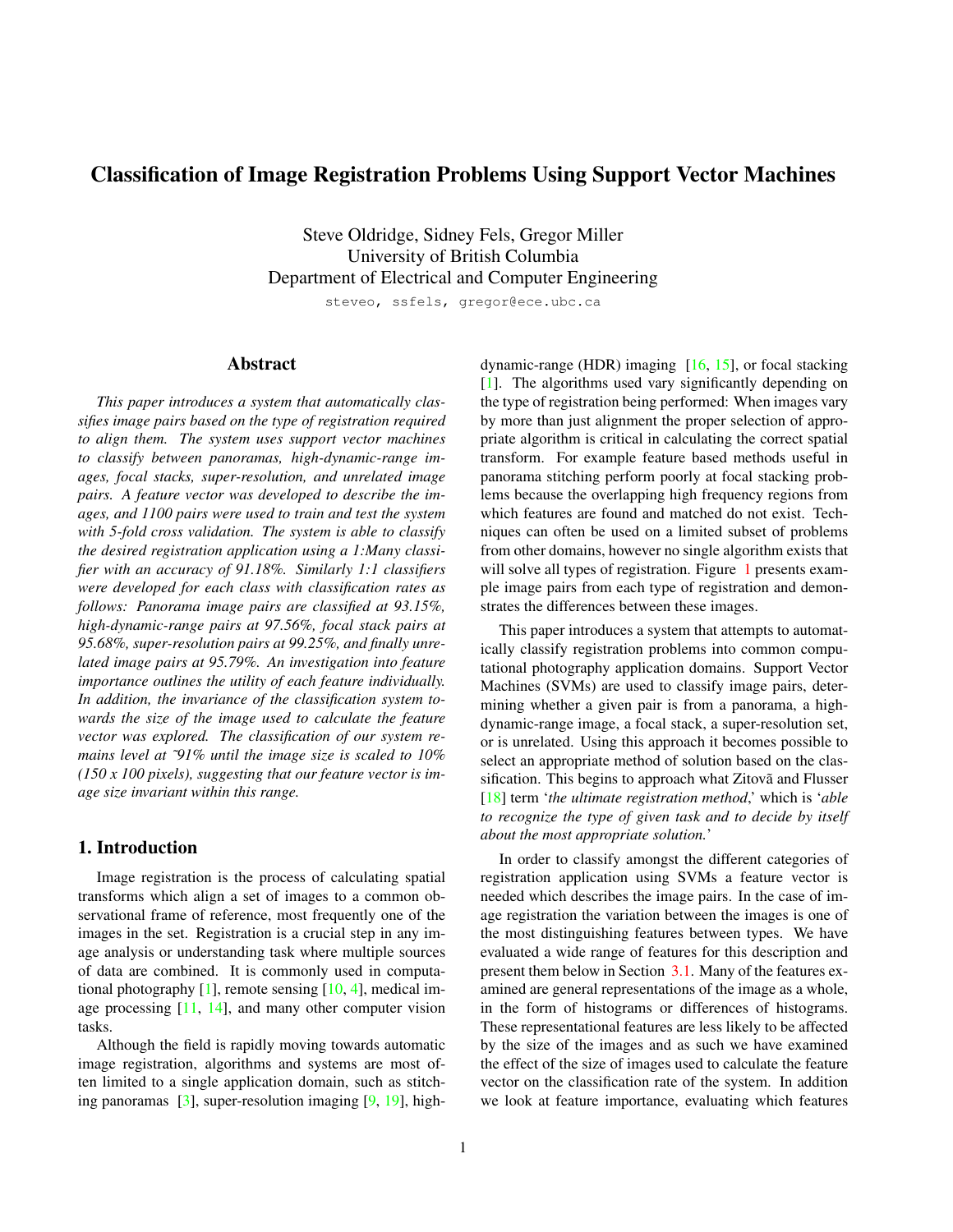<span id="page-1-2"></span>

Focal Stack

Super-Resolution

<span id="page-1-0"></span>Figure 1. Image pairs representative of the different types of registration problems that occur in computational photography. From the top left: panorama, high-dynamic-range, focal stack, and super-resolution.

are best at distinguishing between the different classes of registration.

Support vector machines are a learning based approach and classify based on a set of training data. A set of 1100 image pairs were created, manually classified according to the type of registration, and used to train and test the system. This set was used to train both 1:many classification of the registration problem domain, as well as 1:1 classification of individual registration problem types, i.e. is this pair likely from a panorama? This 1:1 classification is useful for validating the performance of the 1:many classifier which should see similar results. The set of image pairs used to train the system will eventually be made available online [\[12\]](#page-6-11) for researchers who wish to improve upon these results.

Section [2](#page-1-1) looks at traditional taxonomies of registration and how these can be used to guide in the classification of registration problems. Section [3](#page-2-1) gives a brief description of Support Vector Machines and how they are used to classify, outlining the feature vector that is used to classify the image pairs and the set of image pairs used in training and testing. The results of the classification of this set of pairs by our system is shared in Section [4,](#page-3-0) and the effect that the size of the image has on classification is examined. Finally Section [5](#page-5-0) concludes and presents future work.

# <span id="page-1-1"></span>2. Related Work

Image registration survey papers provide a methodological understanding of the different algorithms used to solve the registration problem. Brown [\[2\]](#page-6-12) divides registration into four components: feature space, search space, search strategy, and similarity metric. Within Brown's framework, knowledge of the types of variation that occur in image sets is used to guide selection of the most suitable components for a specific problem. Variations are divided into three classes; variations due to differences in acquisition that cause the images to be misaligned, variations due to differences in acquisition that cannot be easily modeled such as lighting or camera extrinsics, and finally variations due to movement of objects within the scene which may be of interest once the images have been aligned. These are labeled by Brown 'corrected distortions', 'uncorrected distortions', and 'variations of interest' respectively. This paper outlines a system that attempts to automatically detect both 'corrected' and 'uncorrected distortions' and use them as a basis for classification of the type of registration problem to be solved, which in turn guides in the selection of suitable algorithms. We focus on Brown's 'corrected distortions,' which are easier to detect and provide significant guidance in the selection process.

More recently, Zitová and Flusser  $[18]$  $[18]$  have differentiated the field of registration into area and feature based methods. The four basic steps of image registration under their model are: feature detection, feature matching, mapping function design, and image transformation and resampling. While they do not provide a model of variation equivalent to Brown's, they discuss in detail the advantages and drawbacks of each method, allowing a similar mapping of methodology from situation. In the conclusion of their survey of registration techniques they propose the creation of '*the ultimate registration method*,' which is '*able to recognize the type of given task and to decide by itself about the most appropriate solution.*' This paper is an attempt at rec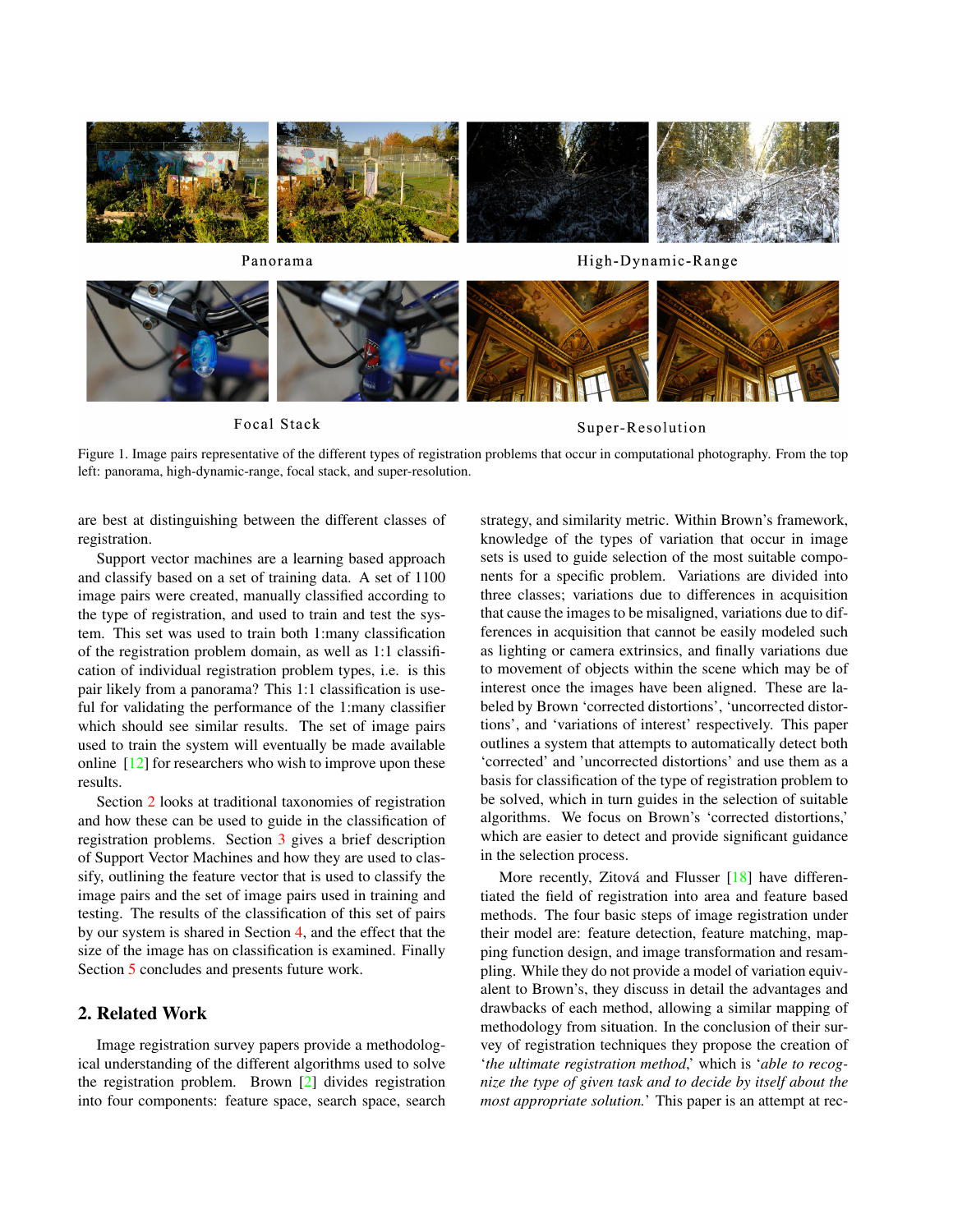<span id="page-2-2"></span>ognizing different types of registration tasks.

Systems for automatic image registration exist, however they are most often limited to a single application such as stitching panoramas  $[3]$ , super-resolution  $[9, 19]$  $[9, 19]$  $[9, 19]$ , high dynamic range (HDR) imaging  $[16, 15]$  $[16, 15]$  $[16, 15]$ , or focal stacking  $[1]$ . These techniques can be used on a limited subset of problems from other domains, however no single algorithm exists that will solve all types of registration. Yang et al. [\[17\]](#page-6-13) extend the flexibility of their algorithm within other problem domains by analyzing the input image pairs and setting parameters accordingly, however the single underlying algorithm still fails in a number of their test cases.

Drozd et al. [\[8\]](#page-6-14) propose the creation of an expert system based tool for autonomous registration of remote sensing data, and outline a plan to use information derived from image metadata and user tags to select from amongst correlation based, mutual information based, feature based, and wavelet based methods. Unfortunately their description is more of a preliminary proposal and doesn't provide results of the performance of their expert system or of how appropriate the registration techniques selected were at solving the problems they were chosen for.

Oldridge et al. [\[13\]](#page-6-15) implemented an expert system that uses a series of rules applied to measured variations of the image pair in order to classify image registration problems. Their system used a two step process: a 1:1 classification to determine whether a pair was likely to be part of a given class, and a normalized cross correlation step which ran all candidate algorithms and compared the results of their transforms in each corresponding error space, choosing the transform that was minimum across all spaces. Using this system they were able to achieve an 87% classification rate for classification into the three categories of purely spatial varying (panorama), intensity varying (high-dynamicrange), and focus varying (focal stacks). Adding an unrelated category lowered this classification to 78%, however their test set of only 60 image pairs provide a limited basis from which to draw significant conclusions. Our proposed system uses a 1:Many classification scheme which does not require the registration algorithms' results, dramatically reducing the required computation. In addition we train and test our system using a set of 1100 image pairs, providing a much more robust evaluation of our methodology.

Finally, Support Vector Machines have been used similarly to classify the aesthetics of photographs by Datta et al. [\[7\]](#page-6-16). Here a feature vector was developed to describe individual images, consisting of measures of: colorfulness, saturation, hue, rule-of-thirds, familiarity, wavelets-based texture, size, aspect ratio, region composition, depth of field, and shape convexity. These features were calculated for a set of images appropriated from photo.net, which ranks the aesthetics of photos on a scale of 7, and a support vector machine was trained to classify images as either high quality ( $>$  5.8) or low quality ( $<$  4.2), achieving a 77% accuracy.

# <span id="page-2-1"></span>3. Classification of Image Registration Problems Using Support Vector Machines

Support Vector Machines (SVMs) are a supervised learning technique similar to neural networks, which can be used for classification. SVMs work by projecting a description of the element to be classified, known as a feature vector, into a higher dimensional data space where the different classes become linearly separable. LibSVM [\[5\]](#page-6-17) and the accompanying scripts were used to find the appropriate SVM parameters for our problem, normalize the feature vectors, train the classification models, test the models, cross validate the results, and explore the relevance of features from our feature vector. We utilize the recommended Radial Basis Function (RBF) based kernel, and linearly scale our feature vector data to [-1,1]. A grid search of the two RBF parameters C and  $\gamma$  was performed to find the best settings for our problem independently for each classifier. To prevent over-fitting a 5-fold cross-validation scheme was utilized. This method breaks the test set into five equal subsets, testing each subset on a classifier trained from the other four subsets.

The development of a feature vector that appropriately describes the different aspects of the image pairs to be classified is a critical part of the system. In order to classify image registration we have developed a feature vector to describe both the images themselves, as well as the variation between the image pairs.

Additionally, to train and test the system a significant dataset of image pairs is needed. We have created a set consisting of 1100 image pairs, representing the five classifications of: panorama, high-dynamic-range image, focal stack, super-resolution image, and finally unrelated images. The set is made available to other researchers on our website [\[12\]](#page-6-11) in order to allow for direct comparison when improving upon our classification results.

#### <span id="page-2-0"></span>3.1. Feature Vector

The description of the image pairs by the feature vector is critical in the system's ability to classify. In order to ensure that the SVM has enough information about the pair to correctly classify it we include information about each image, measures of the global relationships between aspects of the image pair, and also local relationship (pixel-wise) between these aspects. In Section [4.1](#page-4-0) we examine the importance of each feature in our feature vector.

For each image we calculate the average intensity, hue, and saturation of the image. The power of each image, which serves as a measure of how in-focus the image is, is calculated by applying a 5x5 Laplace filter to detect edges, squaring the result, and averaging across the entire image.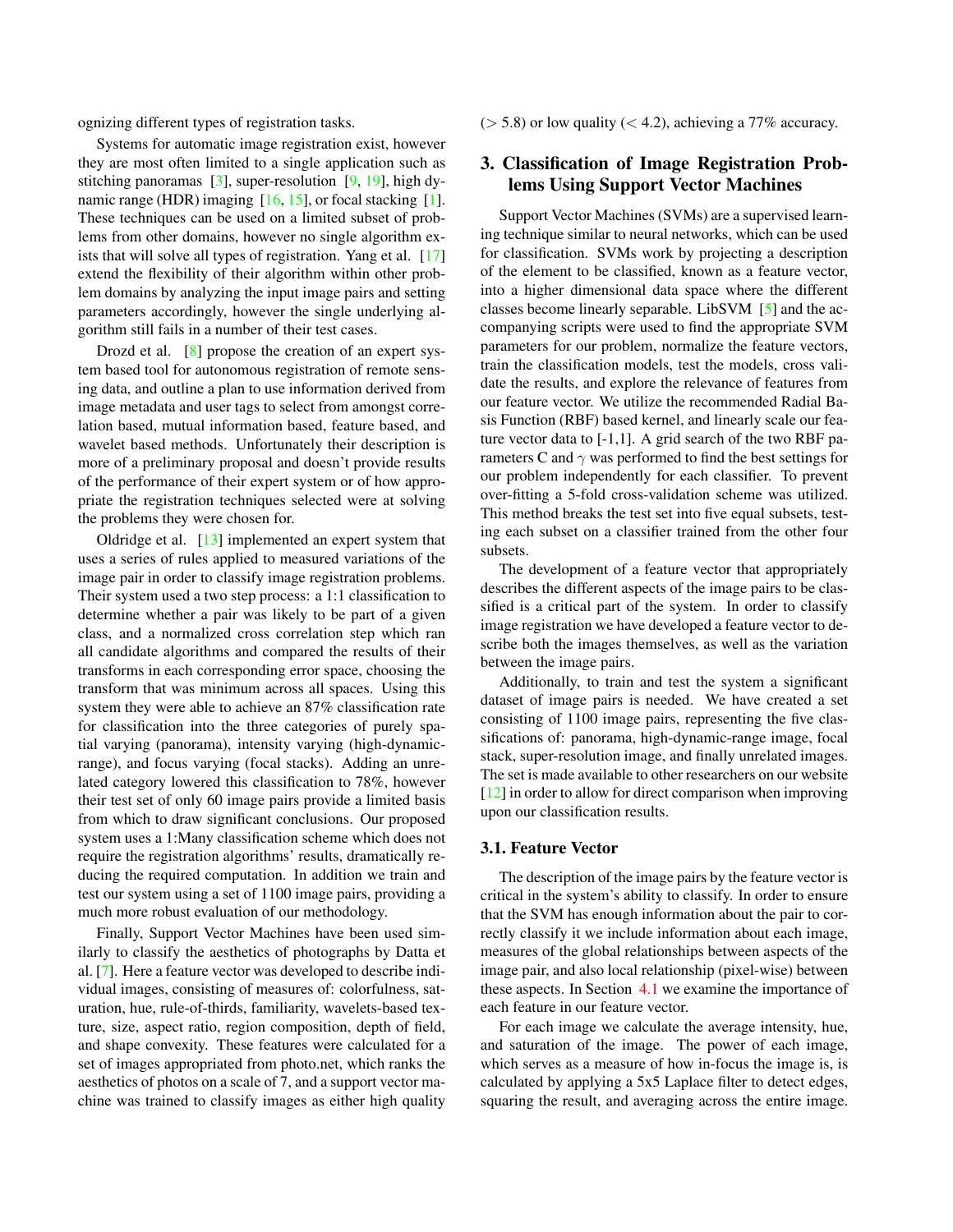<span id="page-3-2"></span>

| Feature                           | Panorama       | <b>HDR</b>     |
|-----------------------------------|----------------|----------------|
| Intensity $(1)$                   | 105.415        | 91.5064        |
| Intensity $(2)$                   | 109.824        | 177.419        |
| Hue(1)                            | 23.3616        | 39.0234        |
| Hue(2)                            | 23.656         | 46.2149        |
| Saturation(1)                     | 154.964        | 115.74         |
| Saturation(2)                     | 153.859        | 74.4806        |
| Power(1)                          | 73.6296        | 38.6469        |
| Power $(2)$                       | 80.5668        | 37.3           |
| Num Features(1)                   | 26403          | 4982           |
| Num Features(2)                   | 27092          | 5395           |
| Num Features Per Pixel(1)         | 0.0175552      | 0.0033125      |
| Num Features Per Pixel(2)         | 0.0180133      | 0.0035871      |
| <b>Intensity Overlap</b>          | 0.966408       | 0.40814        |
| <b>Hue Saturation Overlap</b>     | 0.963122       | 0.41148        |
| Focus Overlap                     | 0.0596722      | 0.0180572      |
| <b>Matched Features</b>           | 4467           | 594            |
| <b>Matched Features Per Pixel</b> | 0.002970       | 3.94947e-4     |
| Matched-Feat Centroid (1)         | (0.455, 0.594) | (0.481, 0.419) |
| Matched-Feat Centroid (2)         | (0.487, 0.548) | (0.423, 0.427) |
| Intensity Overlap UL              | 0.0598358      | 0.0178404      |
| <b>Intensity Overlap UM</b>       | 0.0597852      | 0.0178797      |
| <b>Intensity Overlap UR</b>       | 0.0599069      | 0.0179156      |
| <b>Intensity Overlap ML</b>       | 0.0598524      | 0.0179641      |
| <b>Intensity Overlap MM</b>       | 0.0597819      | 0.0179501      |
| Intensity Overlap MR              | 0.059732       | 0.0179681      |
| Intensity Overlap LL              | 0.0598517      | 0.018018       |
| <b>Intensity Overlap LM</b>       | 0.0596769      | 0.0180459      |
| <b>Intensity Overlap LR</b>       | 0.059611       | 0.0180106      |

<span id="page-3-1"></span>Table 1. Example of the feature vector and its corresponding values for a panorama image pair and a high-dynamic-range (HDR) image pair.

Finally the number of SIFT features in each image is calculated. In [\[13\]](#page-6-15) these values and their differences across image pairs were the basis for their rule based expert system classifier.

These differences between images provides us with significant insight regarding which category a pair belongs to. Rather than simply take the difference between average values we compare the overlap of the images' histograms, both globally and locally. Intensity and Power histograms are calculated using 64 bins, and their overlap is calculated as the of intersection between the two dense histograms. Our joint two dimensional Hue / Saturation histogram has 30x32 bins and is compared similarly. The number of matched SIFT features, as well as the number matched per pixel is calculated for the vector. In [\[3\]](#page-6-5), Brown uses the number of matched features as a basis for selecting the next image to combine into a panorama, performing a similar classification, motivating this inclusion. In addition the centroid of the matched features is calculated for each image.

Finally, to make local image comparisons we divide the images into nine equal regions, comparing the overlap of local intensity histograms for each section of the image. Table [1](#page-3-1) demonstrates the complete feature vector, and provides example values for a pair of panorama images and a pair of high-dynamic-range images.

# 3.2. Data Set

To train and test the SVM a set of image pairs which are representative of each of our classes under various conditions possible is necessary. In our creation of this test set we have attempted to include image pairs taken in different lighting conditions and settings so as not to unwittingly bias the learning system. Photographs were taken in pairs, with a specific single application in mind, and categorized accordingly. Images were scaled from 3008x2000 pixels to our base size of 1504x1000 pixels in size in order to accommodate memory limitations of our SIFT feature implementation. As we will see in Section [4.2,](#page-4-1) which looks at the feature vector's invariance to scale, this is unlikely to affect performance of the classification of full sized images. 1100 pairs of images were taken in total, divided evenly amongst the five possible groupings: 220 Panorama pairs, 220 High-Dynamic-Range pairs, 220 Focal pairs, 220 Super-Resolution pairs, and finally 220 'unrelated' pairs. Unrelated pairs consist of images taken from within the same category, for example both images are from a focal stack, and are distributed evenly amongst the four application based categories.

The same set of image pairs was used both in the training of our 1:many classifier, which labels across all classes, and our 1:1 classifiers, which attempt to classify whether an image is a part of a given class or not using all other classes as negative training cases.

# <span id="page-3-0"></span>4. Results

As mentioned in Section [3](#page-2-1) we have trained and tested our SVM using 5-fold cross validation in order to prevent overfitting of our data set. The 1:many classification rate of the system for full sized images is 91.18%. This rate of classification makes the automation of image registration tools feasible, and would allow photographers to reliably group sets of photos automatically by type and apply an appropriate registration algorithm.

The 1:1 classifiers were similarly trained and provide a point of comparison to the 1:many classifier. Classification rates for our 1:1 classifiers are as follows: Panorama image pairs are classified at 93.15%, high-dynamic-range pairs at 97.56%, focal stack pairs at 95.68%, super-resolution pairs at 99.25%, and finally unrelated image pairs at 95.79%. Table [2](#page-4-2) summarizes these classification rates.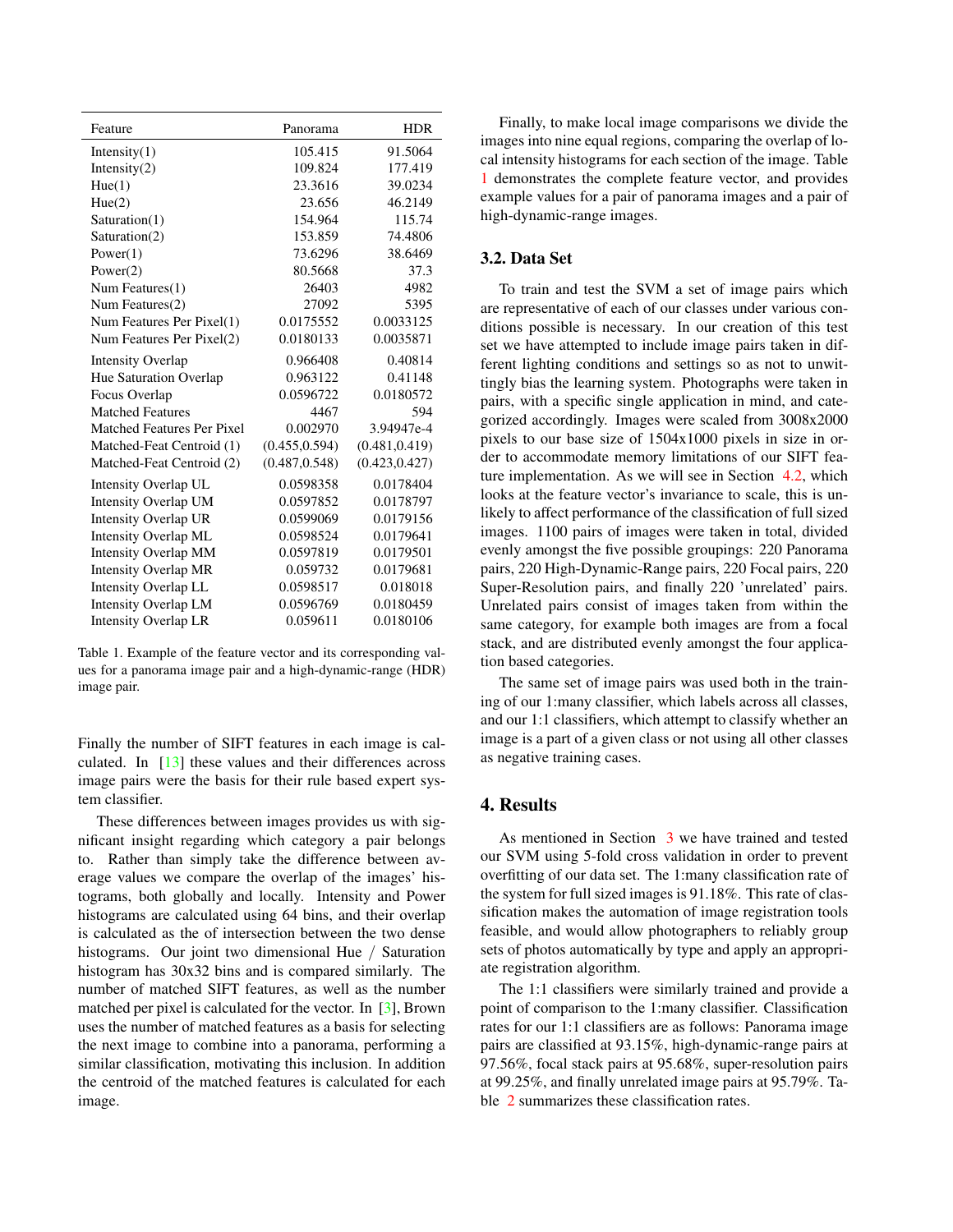<span id="page-4-5"></span>

| Type                   | <b>Classification Rate</b> |
|------------------------|----------------------------|
| 1:1 Panorama           | 93.15%                     |
| 1:1 High-Dynamic-Range | 97.56%                     |
| 1:1 Focal Stack        | 95.68%                     |
| 1:1 Super-Resolution   | 99.25%                     |
| 1:1 Unrelated pairs    | 95.79%                     |
| 1:Many Overall         | 91.18%                     |

<span id="page-4-2"></span>Table 2. Summary of classification rates for our 1:Many and 1:1 classifiers.

# <span id="page-4-0"></span>4.1. Feature Importance

Examining the importance of the individual features with regards to classification provides insight into how the classifications are taking place. Chen et al. [\[6\]](#page-6-18) developed a measure of feature importance known as an 'FScore' which measures the discrimination of two sets of real numbers. Table [3](#page-4-3) presents the FScores of our feature vector for our 1:Many classifier.

| <b>Ordered features</b>     | <b>FScore</b> |
|-----------------------------|---------------|
| Hue / Saturation Overlap    | 2.524745      |
| <b>Intensity Overlap</b>    | 2.022537      |
| <b>Matched Features</b>     | 1.269260      |
| Matched Features Per Pixel  | 1.269115      |
| <b>Intensity Overlap UR</b> | 1.199512      |
| <b>Intensity Overlap UM</b> | 1.197718      |
| Intensity Overlap UL        | 1.196403      |
| Intensity Overlap LL        | 1.195831      |
| <b>Intensity Overlap MR</b> | 1.193893      |
| Focus Overlap               | 1.193237      |
| <b>Intensity Overlap MM</b> | 1.192491      |
| Intensity Overlap ML        | 1.190727      |
| <b>Intensity Overlap LR</b> | 1.189334      |
| <b>Intensity Overlap LM</b> | 1.187563      |
| Power(1)                    | 0.364715      |
| Power $(2)$                 | 0.352534      |
| Num Features Per Pixel(1)   | 0.266387      |
| Num Features(1)             | 0.260805      |
| Num Features Per Pixel(2)   | 0.234179      |
| Num Features(2)             | 0.229223      |
| Intensity(1)                | 0.227655      |
| Saturation(2)               | 0.170803      |
| Hue(2)                      | 0.126434      |
| Hue(1)                      | 0.121199      |
| Intensity $(2)$             | 0.069913      |
| Saturation(1)               | 0.066153      |
| Matched-Feat Centroid (2 X) | 0.060326      |
| Matched-Feat Centroid (1 X) | 0.042694      |
| Matched-Feat Centroid (2 Y) | 0.006689      |
| Matched-Feat Centroid (1 Y) | 0.002026      |

<span id="page-4-3"></span>Table 3. Ordered list of feature importance and corresponding FScore measure.

Using the FScore ranking as a basis, features can also be removed from the system and the impact on classification measured, providing a basis for improvement of the speed of the system at a cost of accuracy. With our complete feature vector we achieved a classification rate of 91.18%. Reducing the number of features to: 30 results in a 90.90% classification rate, 15 results in a 90.52% classification rate, 7 results in 86.59% accuracy, and finally using only the top 3 features results in 85.83% classification rate. Figure [2](#page-4-4) summarizes these results.



<span id="page-4-4"></span>Figure 2. Summary of classification rates based on reducing the number of features in the feature vector. For 32, 30, 15, 7, and 3 features respectively.

Also of interest is the top three features from each 1:1 classifier. These provide insight into how classification of each type of registration is being performed. The top three features from each category are summarized in Table [4.](#page-5-1) As expected the most important features in each class relate directly to the common forms of variation that are indicative of that class.

#### <span id="page-4-1"></span>4.2. Invariance to Scale

Computation time of the feature vector is exponentially  $(n<sup>2</sup>)$  related to the size of the images from which it is calculated. Many of the elements in our feature vector are global calculations such as histograms or averages which are unlikely to be significantly affected by the size of the image. As such, we have investigated the impact of image size on the classification rate of our system. To test this feature vectors were generated from 1504x1000 pixel images calculated at: 100%, 80%, 60%, 50%, 40%, 30%, 25%, 20%, 15%, 10%, 5%, 4%, 3%, and 2% scale, and a 1:many classifier was trained using 5-fold cross validation. As we see in Figure [3](#page-5-2) classification remains level at ˜91% until the image is scaled down to 10% of its original size (150 x 100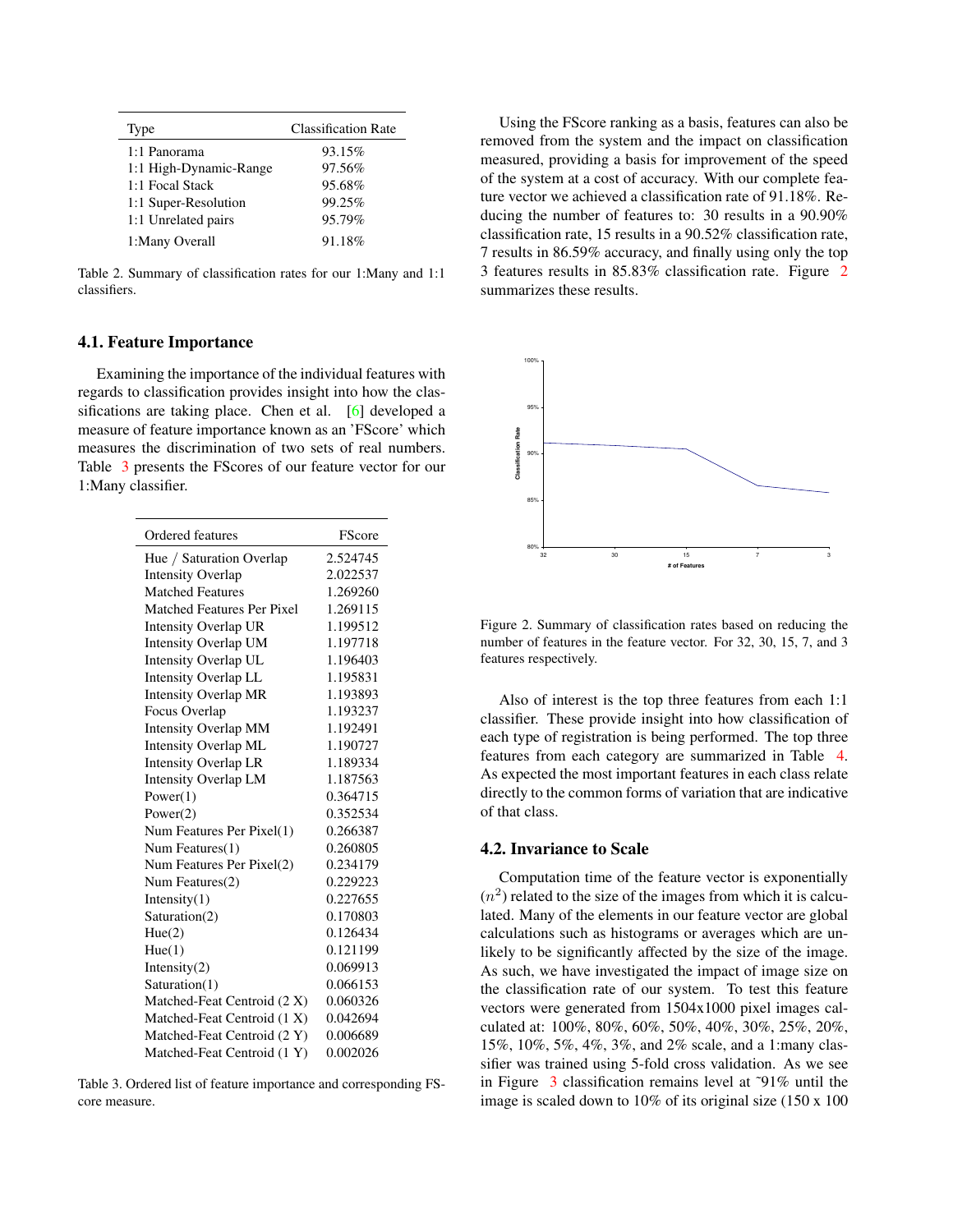<span id="page-5-3"></span>

| Type                   | # 1 Feature              | # 2 Feature                | # 3 Feature                |
|------------------------|--------------------------|----------------------------|----------------------------|
| 1:1 Panorama           | Power $(1)$              | Power $(2)$                | <b>Matched Features</b>    |
| 1:1 High-Dynamic-Range | Intensity Overlap        | Intensity $(1)$            | Intensity Overlap UR       |
| 1:1 Focal Stack        | Power $(1)$              | Power $(2)$                | <b>Matched Features</b>    |
| 1:1 Super-Resolution   | <b>Matched Features</b>  | Matched Features Per Pixel | Intensity Overlap UR       |
| 1:1 Unrelated pairs    | Hue / Saturation Overlap | <b>Matched Features</b>    | Matched Features Per Pixel |

<span id="page-5-1"></span>Table 4. Top three features of each 1:1 classifier. As expected the most important features in each class relate directly to the common forms of variation that are indicative of that class.

pixels). Decreasing the size of the images to 2% of their original size (30 x 20 pixels) results in a classification rate of 79.7%.





<span id="page-5-2"></span>Figure 3. Degradation of classification as the size of the input pairs decreases. Classification remains level around 91% until the image is decreased to 10% of its original size (150 x 100 pixels). Decreasing the size of the images further to 2% of it original size (30 x 20 pixels) still results in a classification rate of 79.7%

This decrease of image size, in combination with the selection of features based on importance, begins to reduce the computation necessary for classification to the point where it becomes possible to do on-camera. Oncamera classification would allow photographers to automatically organize panoramas, high-dynamic-range images, focal stacks, and super-resolution images as they are taken, significantly reducing the manual labor currently involved in their creation.

Investigating feature importance at smaller scales we see that many features are unaffected by the change in scale. The number of SIFT features, both matched and total per image, is a notable exception: as image size decreases the overall number of SIFT features and the number of matches drops significantly, even for super-resolution or panorama images, particularly when images are smaller than 10%. Additionally the focus overlap becomes much more impor-

#### <span id="page-5-0"></span>5. Conclusions and Future Work

In this paper we have described a novel classification of image pairs according to the category of registration they belong to using support vector machines. 1100 pairs of images was collected, divided evenly amongst the five possible groupings: 220 Panorama pairs, 220 High-Dynamic-Range pairs, 220 Focal pairs, 220 Super-Resolution pairs, and finally 220 'unrelated' pairs, and is made available online to support future research [\[12\]](#page-6-11).

A 1:many classifier was trained which is able to classify between panoramas, high-dynamic-range-images, focal stacks, super-resolution images, and unrelated image pairs with a 91.18% accuracy. 1:1 classifiers were also developed to classify each of the categories individually. Classification rates for our 1:1 classifiers are as follows: Panorama image pairs are classified at 93.15%, highdynamic-range pairs at 97.56%, focal stack pairs at 95.68%, super-resolution pairs at 99.25%, and finally unrelated image pairs at 95.79%.

The importance of features was investigated and the 1:many classification rate was measured for feature vectors of various size, taken from a feature vector ordered by FScore. Classification was somewhat affected by the reduction in features, and use of the full feature vector is recommended for maximum accuracy.

Finally the invariance of the classification system towards the scale of the image used to calculate the feature vector was explored. Feature vectors were generated at: 100%, 80%, 60%, 50%, 40%, 30%, 25%, 20%, 15%, 10%, 5%, 4%, 3%, and 2% scale, and a 1:many classifier was trained using 5-fold cross validation. The classification of our system remains level at ˜91% until the image is scaled to 10% of its original size (scaled to 150 x 100 pixels), suggesting that our feature vector is image size invariant within that range. Decreasing the size of the images to 2% of their original size (30 x 20 pixels) results in a classification rate of 79.7%.

Improvement of the classifier through the development of a system which deals with sets of images, rather than